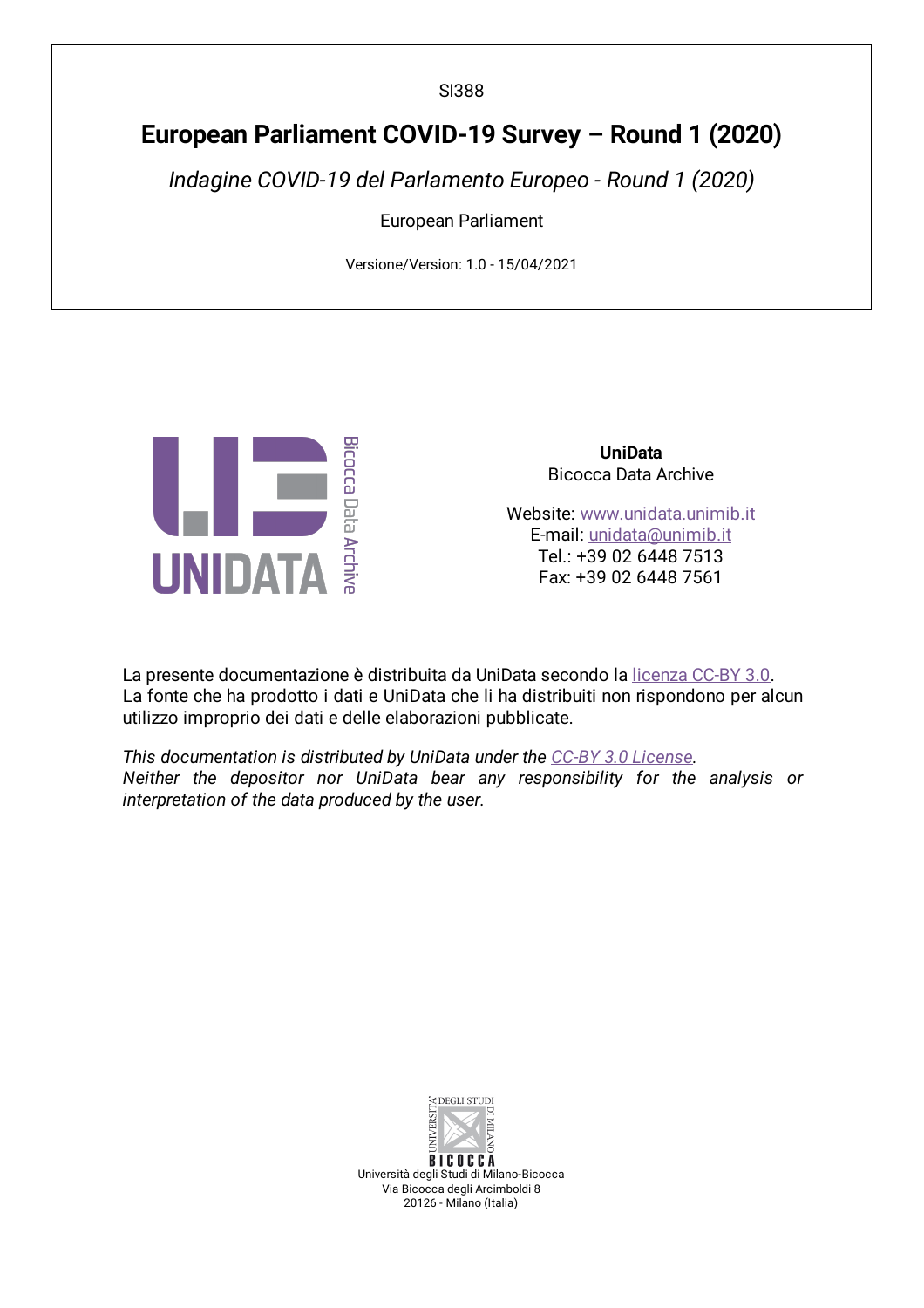European Parliament COVID-19 Survey -

Round 1

April-May 2020

Basic questionnaire

Kantar Belgium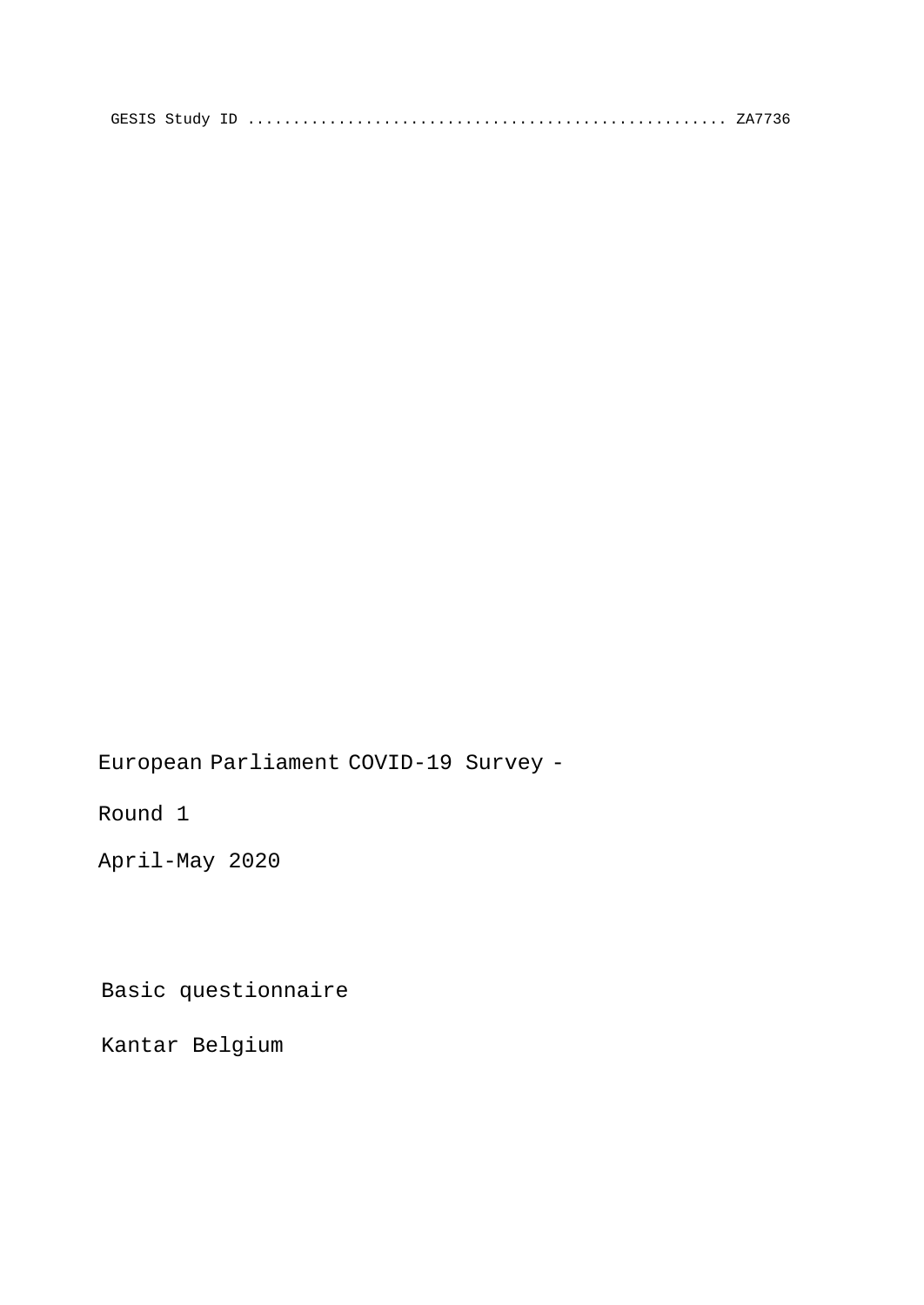#### **Covid19 crisis survey / final version approved by EP Questionnaire 15/04/2020**

**Austria (16-64), Belgium (16-64), Bulgaria (16-54), Croatia (16-54), Czech Rep (16-54), Denmark (16-64), Finland (16-64), France (16-64), Germany (16-64), Greece (16-54), Hungary (16-54), Ireland (16-64), Italy (16-64), The Netherlands (16-64), Poland (16-54), Portugal (16-54), Romania (16-54), Slovakia (16-54), Slovenia (16-54), Spain (16-64), Sweden (16-64).** 

- **1. Overall, to what extent do you support or oppose the (INSERT NATIONALITY) government in general?** 
	- Totally support
	- $-$  Tend to support
	- Tend to oppose
	- Totally oppose
	- Don't know/Not applicable
- **2. How satisfied or not are you with the measures your government has taken so far against the coronavirus pandemic?**
	- Very satisfied
	- Fairly satisfied
	- Not very satisfied
	- Not at all satisfied
	- Don't know/Not applicable
- **3. Where do you position yourself between these two statements regarding the consequences of the restriction measures in (INSERT COUNTRY)? Please use this scale from 1 to 6, where "1" means that the health benefits are greater than the economic damage, and "6" that economic damage is greater than the health benefits, the remaining numbers indicates something in between these two positions.**

#### (**USE THIS SLIDER FROM 1 TO 6)**

- 1. The health benefits are greater than the economic damage
- 2.
- 3.
- 4.
- 5.
- 6. The economic damage is greater than the health benefits
- 7 Don't know/Not applicable
- **4. How satisfied or not are you with the solidarity between EU Member States in fighting the Coronavirus pandemic?** 
	- Very satisfied
	- Fairly satisfied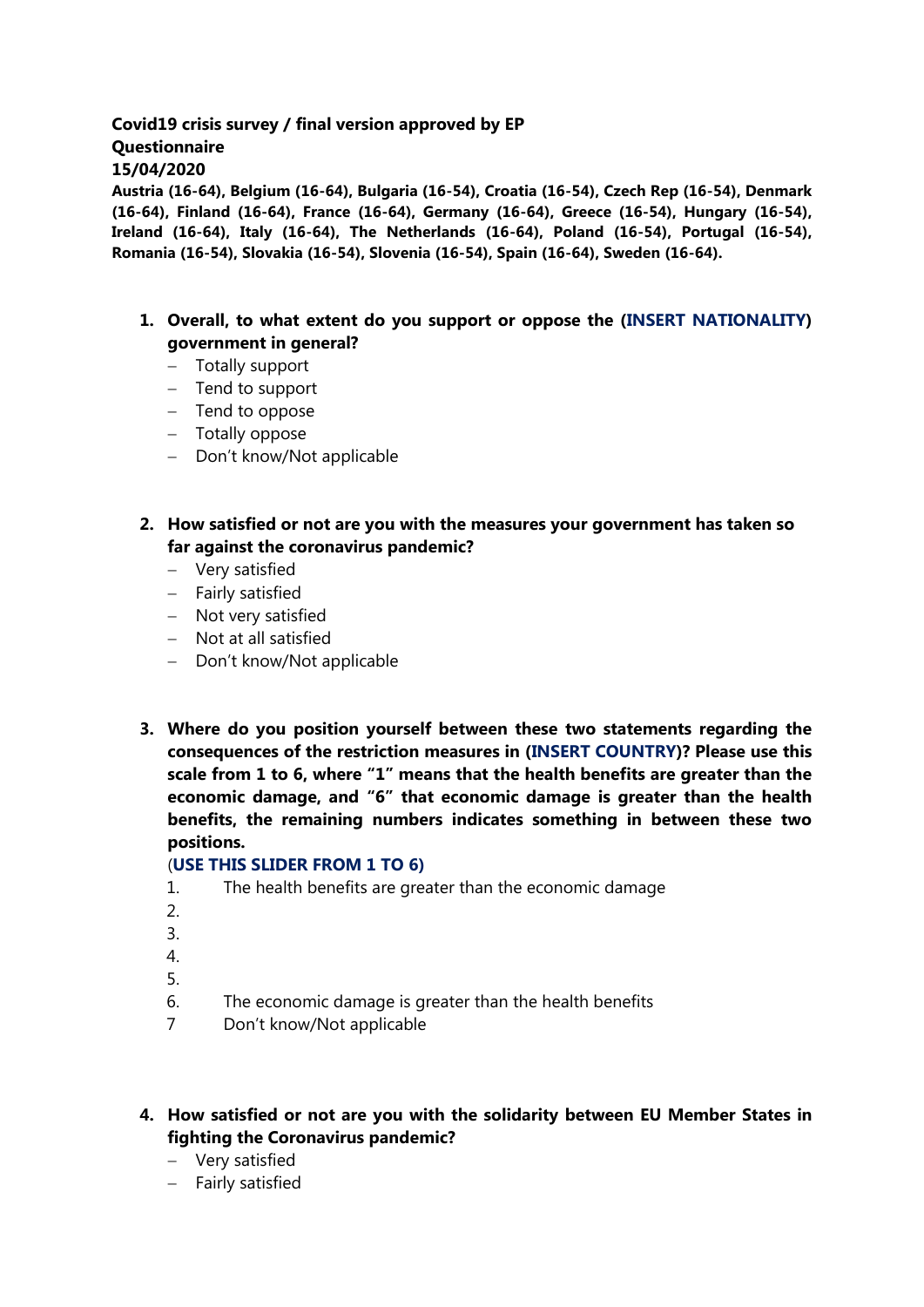- Not very satisfied
- Not at all satisfied
- Don't know/Not applicable
- **5. Have you already heard, seen or read about measures or actions initiated by the EU to respond to the Coronavirus pandemic?** 
	- Yes, and you know what these measures or actions are
	- Yes, but you don't know what they are
	- No
	- Don't know/Not applicable

#### **ASK Q6 to those who have heard of these measures (codes 1 and 2 in Q5)**

- **6. How satisfied or not are you with the measures the EU has taken so far against the coronavirus pandemic?**
	- Very satisfied
	- Fairly satisfied
	- Not very satisfied
	- Not at all satisfied
	- Don't know/Not applicable
- **7. To what extent do you agree with the following statement: the EU should have more competences to deal with crises such as the Coronavirus pandemic?**
	- Totally agree
	- $-$  Tend to agree
	- Tend to disagree
	- Totally disagree
	- Don't know/Not applicable
- **8. Choosing from this list, please select up to three which you feel should be the European Union's top priorities in its response to coronavirus. RANDOMIZE, EXC OTHER, NONE & DK. THREE ANSWERS MAXIMUM**
	- Improve cooperation between EU Member States
	- Improve cooperation between scientific researchers working across EU Member **States**
	- Allocate research funds to develop a vaccine
	- Relax EU budget rules to enable Member States to support their national economies with state aid
	- Provide direct financial support to the EU Member States
	- Ensure sufficient medical supplies (masks, gloves, tests, etc.) are available for all EU Member States
	- Enforce stricter control of the external borders of the European Union
	- Work with social media platforms to help eliminate inaccurate information, often referred to as fake news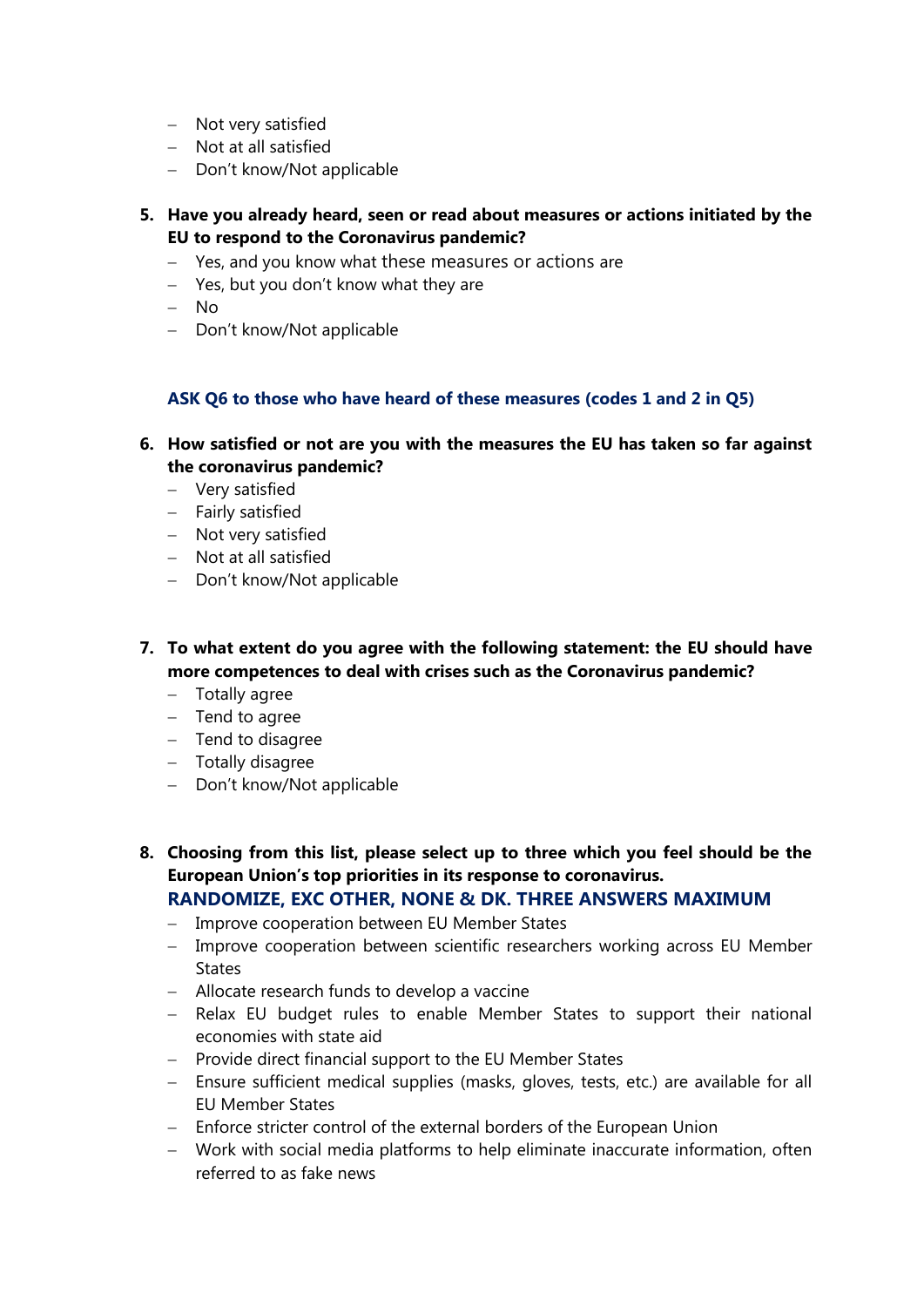- Other
- None
- Don't know
- **9. Please use this scale from 1 to 6, to position yourself between these two statements, where "1" means that the fight against the Coronavirus pandemic fully justifies recent limitations to your individual freedoms, and "6" that you are strongly opposed to any limitations of your individual freedoms, regardless of the Coronavirus pandemic. (USE THIS SLIDER FROM 1 TO 6)**

1. The fight against the Coronavirus pandemic fully justifies recent limitations to my individual freedoms

- 2.
- 3.
- 4.
- 5.

6. I am strongly opposed to any limitations of my individual freedoms, regardless of the Coronavirus pandemic

7 Don't know/Not applicable

#### **10. Would you be in favour or opposed to the (INSERT NATIONALITY) public authorities using applications on your mobile phone to fight the virus' expansion?**

- $-$  Strongly in favour
- $-$  Somewhat in favour
- Somewhat opposed
- Strongly opposed
- Don't know/Not applicable

**11. What feelings best describes your current emotional status? Please select up to 3 answers**

**RANDOMIZE, EXC OTHER & DK. THREE ANSWERS MAXIMUM**

- Hope
- Fear
- Confidence
- Uncertainty
- Anger
- Frustration
- Helplessness
- Helpfulness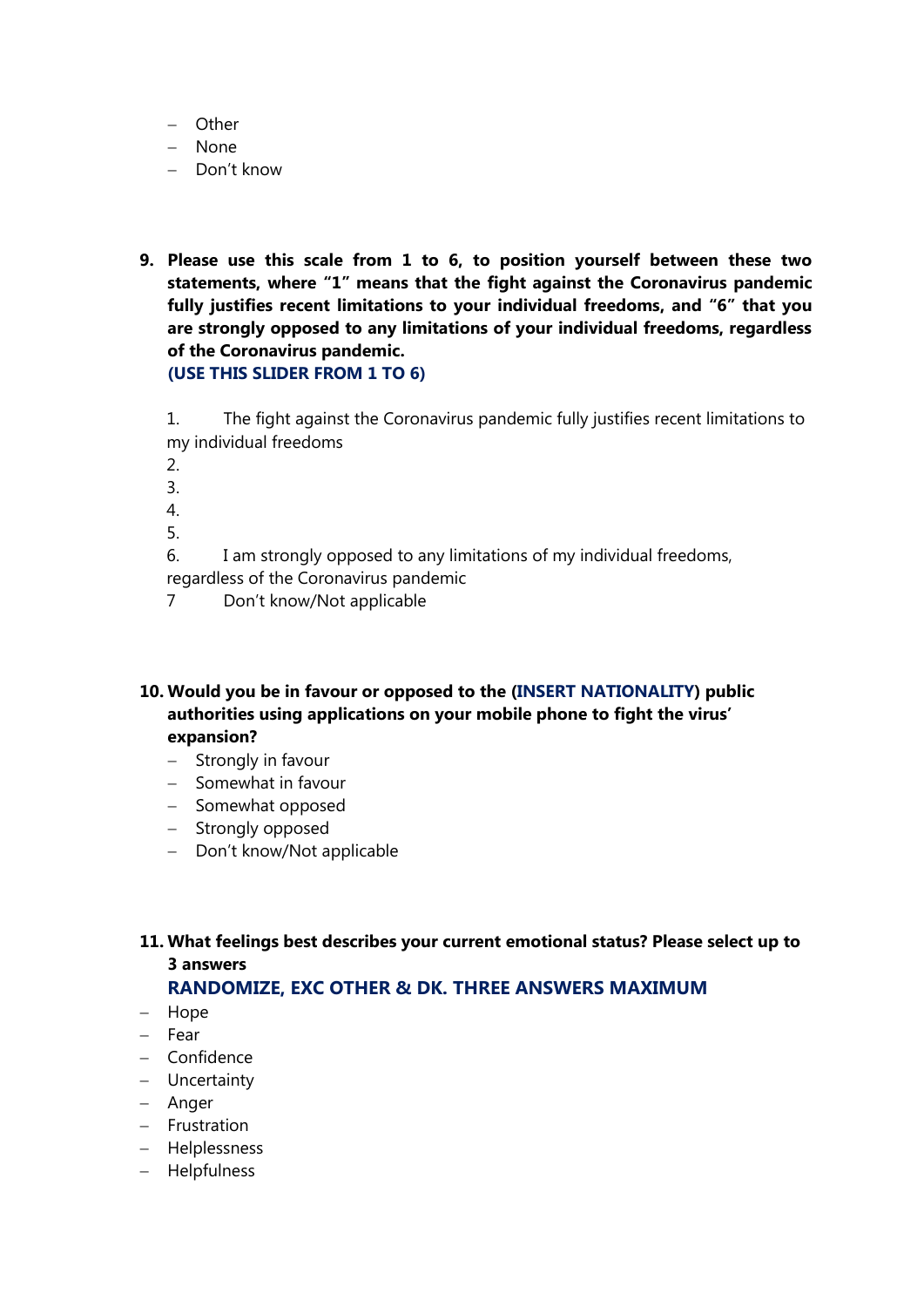Other

- Don't know/Not applicable

#### **12. Still thinking about the coronavirus pandemic, how concerned are you about each of the following?**

| <b>RANDOMISE</b><br><b>STATEMENTS</b>                                     | Very<br>concerned | Fairly<br>concerned | <b>Not</b><br>very<br>concerned | Not at all Don't<br>concerned | know/Not<br>applicable |
|---------------------------------------------------------------------------|-------------------|---------------------|---------------------------------|-------------------------------|------------------------|
| How this might affect my $\vert 1 \vert$<br>own health                    |                   |                     |                                 | 4                             | 5                      |
| How this might affect the $\vert$ 1<br>health of family<br>and<br>friends |                   |                     |                                 | 4                             |                        |

#### **13. Have you experienced any of the following, since the start of the coronavirus pandemic in (INSERT COUNTRY)? Please select all that apply RANDOMIZE EXC LAST 3 CODES**

- $-$  Loss of income
- Difficulties paying rent/bills/bank loans
- Use personal savings sooner than planned
- Unemployment, partial unemployment
- Bankruptcy
- Difficulties to have proper and decent-quality meals
- Asked for financial help to family or friends
- Other financial issues
- None
- Don't know/Not applicable

#### **14. For each of the following situations that can occur since the beginning of the Coronavirus pandemic, please tell me if it applies to you?**

| (RANDOMIZE - ONE<br><b>ANSWER PER LINE)</b>                                    | Yes,<br>definitely | Yes,<br>somewhat | No,<br>not<br>really | No, not at $ $ Don't<br>all | know/Not<br>applicable |
|--------------------------------------------------------------------------------|--------------------|------------------|----------------------|-----------------------------|------------------------|
| from I<br>receive<br>help<br>people around me                                  |                    |                  |                      | 4                           |                        |
| I am helping persons in   1<br>need, for example with<br>their groceries, etc. |                    |                  | 3                    | 4                           |                        |
| talk<br>often<br>more<br>to                                                    |                    |                  | 3                    | 4                           |                        |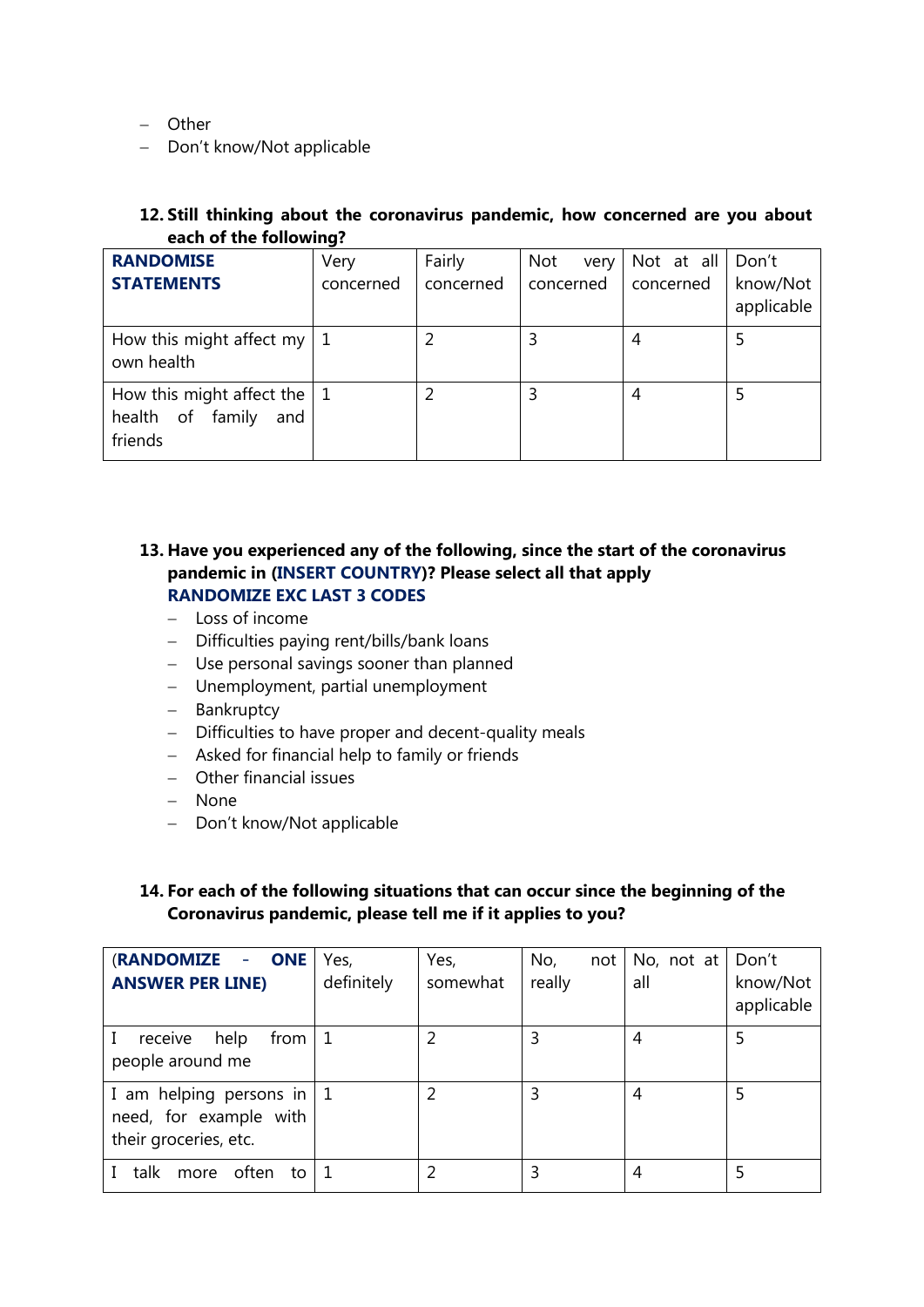| people (family, friends,<br>etc.) on the phone, social<br>media, messaging apps                 |  |  |  |
|-------------------------------------------------------------------------------------------------|--|--|--|
| online in $\vert$ 1<br>engage<br>debates on the measures<br>against the Coronavirus<br>pandemic |  |  |  |

#### **15. Which online social network(s) have you used in the last 7 days for any purpose? Please select all that apply RANDOMIZE EXC LAST 3 CODES**

- Facebook
- Twitter
- Flickr
- Instagram
- $-$  LinkedIn
- YouTube
- Reddit
- Snapchat
- Tumblr
- TikTok
- Pinterest
- Messenger
- WhatsApp
- Telegram
- Vkontakte (VK)
- Other
- None
- Don't know/Not applicable

#### **16. From the following list, who do you trust most to inform you about the coronavirus pandemic? Please select up to 3 answers RANDOMIZE, EXC OTHER & DK. THREE ANSWERS MAXIMUM**

- Scientists
- My doctor
- My pharmacist
- My family members and friends
- Local and regional authorities
- The (**INSERT NATIONALITY**) health authorities
- The (**INSERT NATIONALITY**) government
- EU institutions such as the European Commission or the European Parliament
- Non-governmental organisations (NGOs) working on health and social issues
- World Health Organisation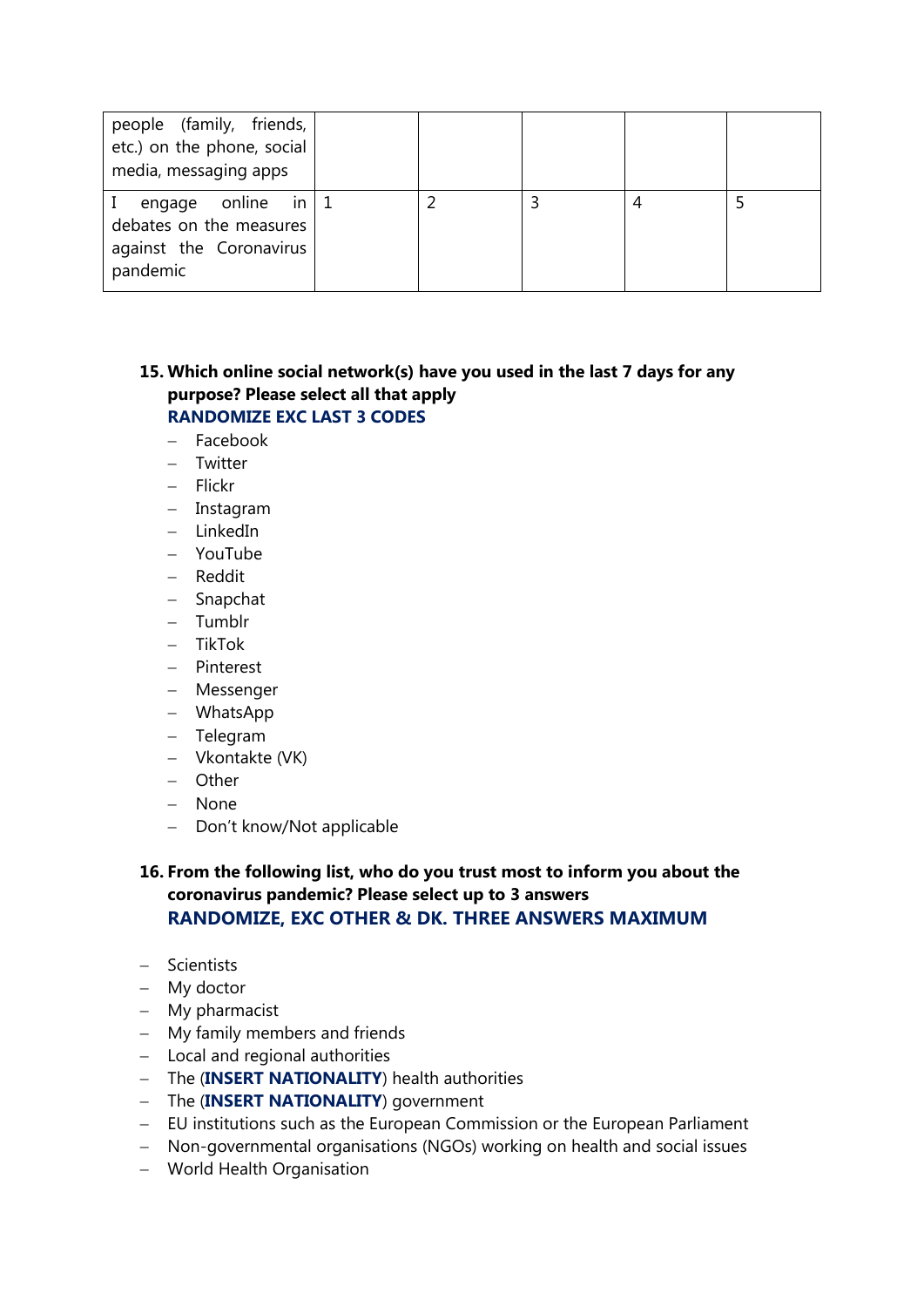- Journalists from traditional media such as newspapers, radio, TV
- Citizens for example on online social networks
- Other
- Don't know/Not applicable

#### **17. In general, does the EU conjure up for you a very positive, fairly positive, neutral, fairly negative or very negative image? ONE ANSWER MAXIMUM**

- Very positive
- Fairly positive
- Neutral
- $-$  Fairly negative
- Very negative
- Don't know/Not applicable

#### **18. Since the start of the Coronavirus pandemic, would you say that this image you have of the EU improved, got worse or stayed about the same? ONE ANSWER MAXIMUM**

- Improved
- Got worse
- $-$  Stayed about the same
- Don't know/Not applicable
- **19. European Parliament elections were held on May 2019. For one reason or another, some people in (INSERT COUNTRY) did not vote in these elections. Did you yourself vote in the recent European Parliament elections? ONE ANSWER MAXIMUM**
- Voted
- $-$  Did not vote
- Don't know/Not applicable

| <b>Country name insert</b> | <b>Nationality name insert</b> |
|----------------------------|--------------------------------|
| Austria                    | Austrian                       |
| <b>Belgium</b>             | Belgian                        |
| <b>Bulgaria</b>            | <b>Bulgarian</b>               |
| Croatia                    | Croatian                       |
| Czechia                    | Czech                          |
| Denmark                    | Danish                         |
| Finland                    | Finnish                        |
| France                     | French                         |
| Germany                    | German                         |
| Greece                     | Greek                          |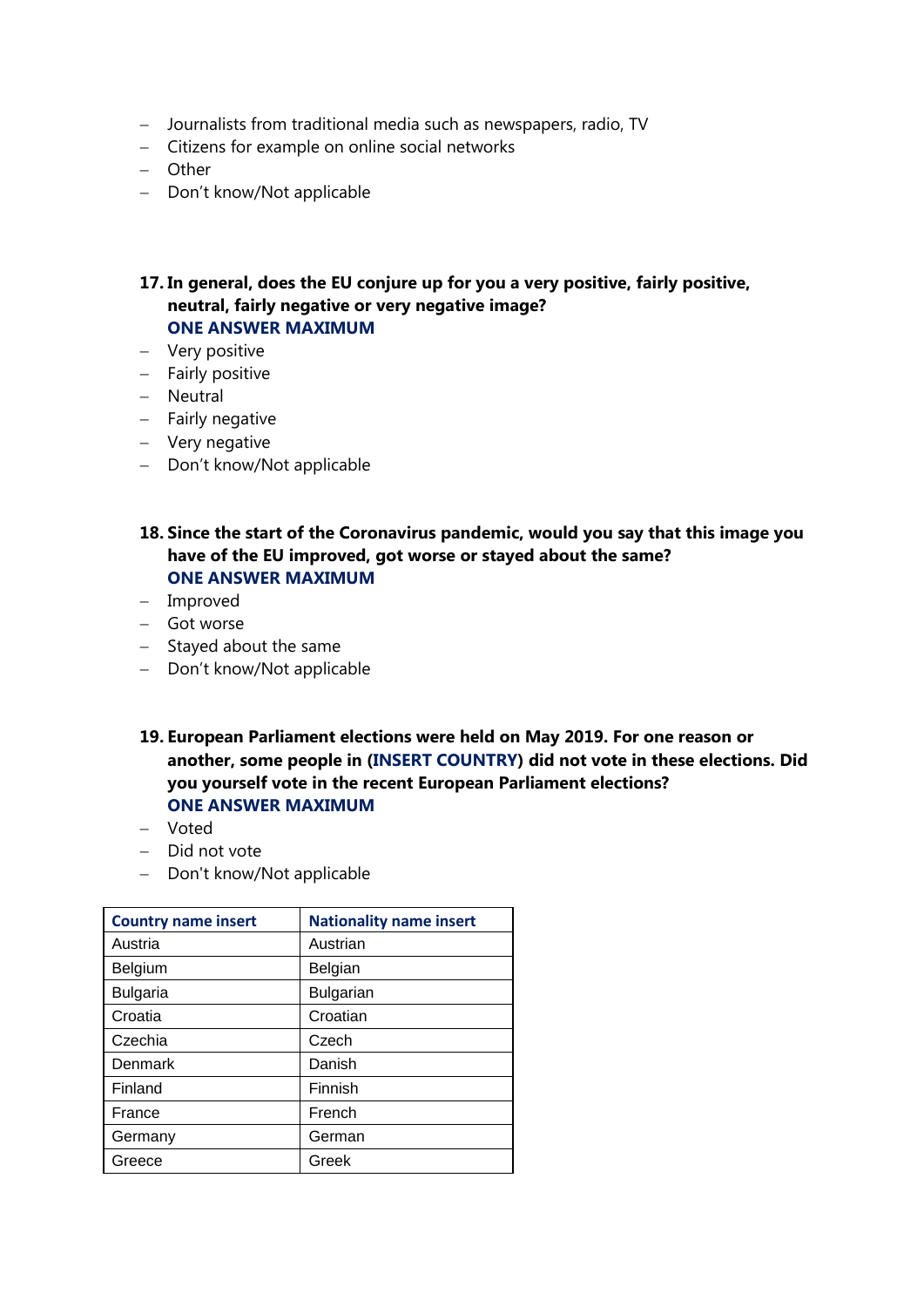| Hungary         | Hungarian  |
|-----------------|------------|
| Ireland         | Irish      |
| Italy           | Italian    |
| The Netherlands | Dutch      |
| Poland          | Polish     |
| Portugal        | Portuguese |
| Romania         | Romanian   |
| Slovakia        | Slovakian  |
| Slovenia        | Slovenian  |
| Spain           | Spanish    |
| Sweden          | Swedish    |

#### **F. Kantar Sociodemographic included:**

**SD1** Gender

**SD2** Age

16-17 18-24 25-34 35-44 45-54 55-64 65 or older

#### **SD3 Age of end of education**

16 years or younger 17-19 years 20 years or older Still studying

#### **SD4 Household head**

I am solely responsible for all/most of the grocery shopping in my household I am jointly responsible for all/most of the grocery shopping in my household Somebody else in the household takes care of all/most of the grocery shopping

#### **SD5 Occupation**

Semi or unskilled manual worker (e.g. Manual jobs that require no special training or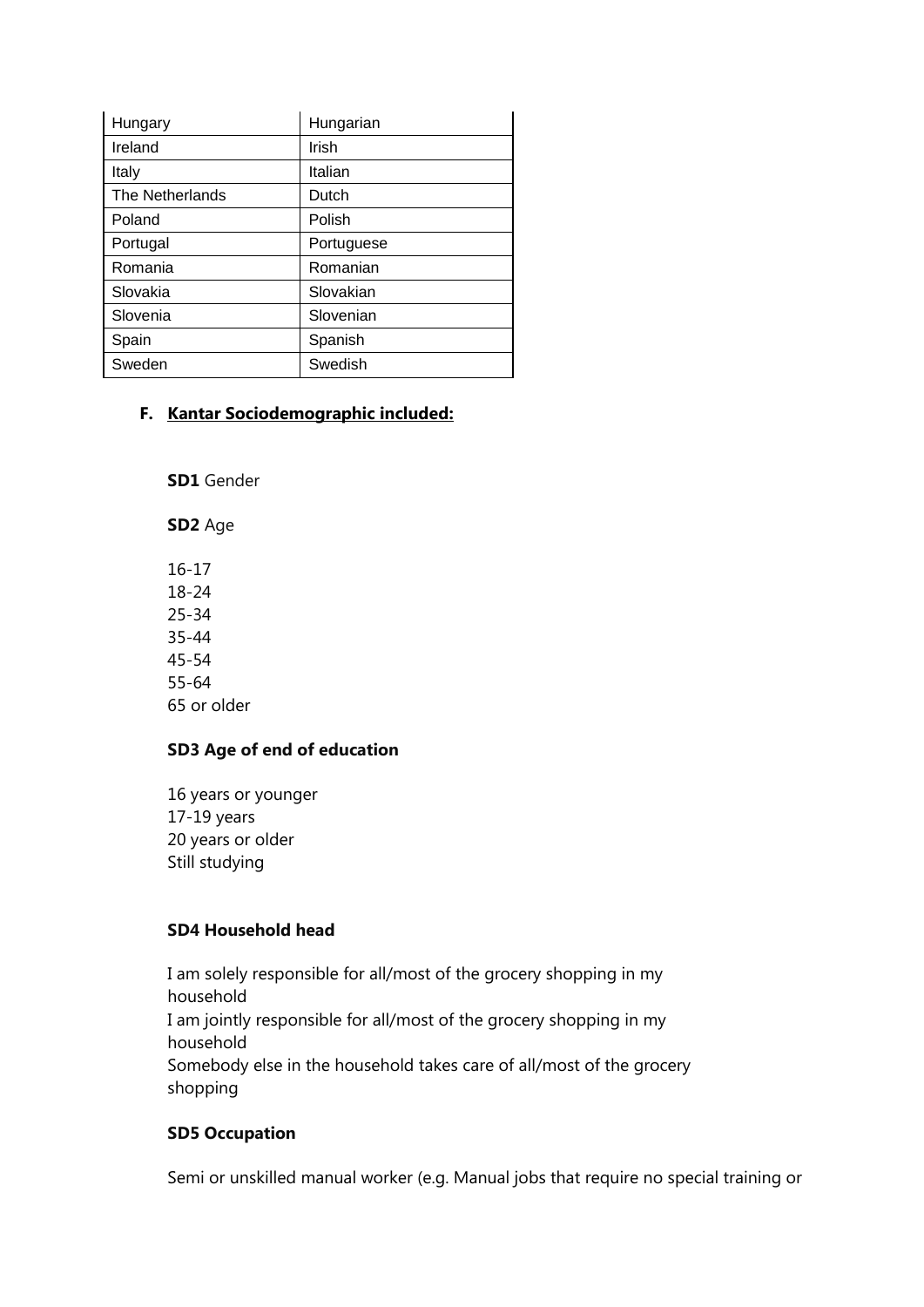qualifications;Manual workers, Apprentices to be skilled trades, Caretaker, Cleaner, Nursery School Assistant, Park keeper, non-HGV driver, shop assistant etc.) Skilled manual worker (e.g. Skilled Bricklayer, Carpenter, Plumber, Painter, Bus/Ambulance Driver,HGV driver, Unqualified assistant teacher, AA patrolman, pub/bar worker, etc) Supervisory or clerical/ Junior managerial/ Professional/ administrator (e.g. Office worker,Student Doctor, Foreman with 25+ employees, sales person, Student Teachers etc) Intermediate managerial/ Professional/ Administrative (e.g. Newly qualified (under 3 years) doctor,Solicitor, Board director small organisation, middle manager in large organisation, principle officer in civilService/local government etc) Higher managerial/ Professional/Administrative (e.g. Established doctor, Solicitor, Board Director in largeOrganisation (200+ employees, top level civil servant/public service employee), Headmaster/mistress, etc) Student Retired and living on state pension only Unemployed (for over 6 months) or not working due to long term sickness

#### **SD6 Employment status**

Employed full time (30+ hours per week) Employed part time (less than 30 hours per week) Self-employed Retired/Unable to work/Disabled Still at school In full time higher education Unemployed and seeking work Not working and not seeking work Prefer not to say

#### **SD7 Personal situation**

Married/living with partner Never married (single) Divorced/widowed Living with parents Domestic partner/living with other adults Prefer not to state/other

**SD8 Size of household:** 'Including yourself, how many individuals aged (16 or 18+) or over live in your household? 'How many children aged (17 or 15-) or under live in your household?'

#### **SD9 Region**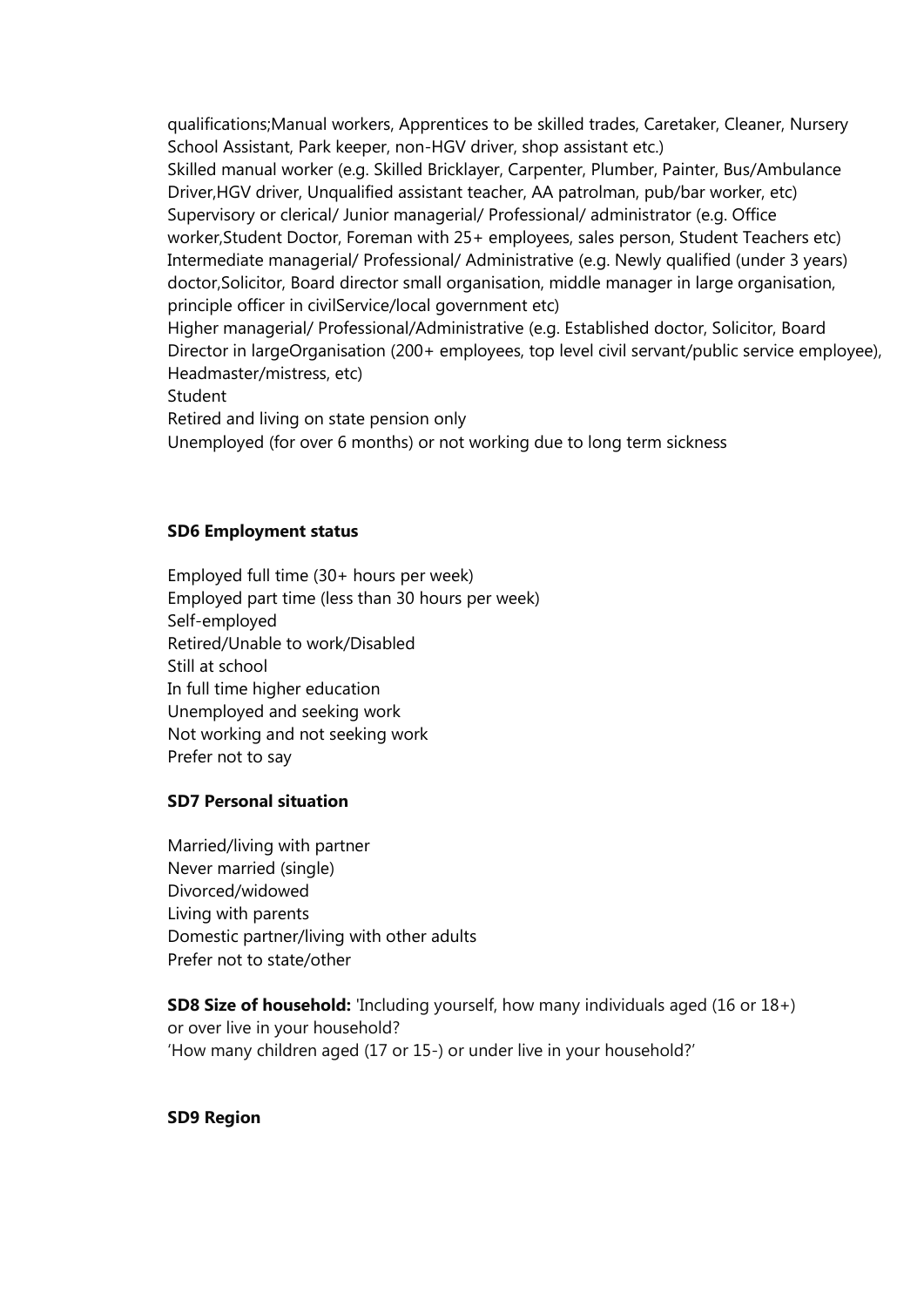## ANNEX



Between 23 April and 1 May 2020, Kantar on behalf on Kantar Belgium carried out this survey. National representatives of the population of 21 EU Member States<sup>1</sup> aged 16-64 (16-54 Bulgaria, Czechia, Croatia, Greece, Hungary, Poland, Portugal, Romania, Slovenia and Slovakia) were interviewed online. Overall, 21,804 respondents were interviewed (1000 per country). Representativeness at the national level is ensured by quotas on gender, age, and region. The total EU is weighted according to the size of the population of each country. Readers are reminded that survey results are estimations, the accuracy of which, everything being equal, rests upon the sample size and upon the observed percentage. With samples of about 1,000 interviews, the real percentages vary within the following confidence limits:

W

#### S tatistical Margins due to the sampling process (at the 95% level of confidence)

#### S ample s iz es are in rows Obs erved res ults are in columns

|             | 5%  | 10% | 15% | 20%  | 25%  | 30%            | 35%  | 40%  | 45%  | 50%  |             |
|-------------|-----|-----|-----|------|------|----------------|------|------|------|------|-------------|
|             | 95% | 90% | 85% | 80%  | 75%  | 70%            | 65%  | 60%  | 55%  | 50%  |             |
| $N = 50$    | 6.0 | 8.3 | 9.9 | 11.1 | 12.0 | 12.7           | 13.2 | 13.6 | 13.8 | 13.9 | $N = 50$    |
| $N = 500$   | 1.9 | 2.6 | 3.1 | 3.5  | 3.8  | 4.0            | 4.2  | 4.3  | 4.4  | 4.4  | $N = 500$   |
| $N = 1000$  | 1.4 | 1.9 | 2.2 | 2.5  | 2.7  | 2.8            | 3.0  | 3.0  | 3.1  | 3.1  | $N = 1000$  |
| $N = 1500$  | 1.1 | 1.5 | 1.8 | 2.0  | 2.2  | 2.3            | 2.4  | 2.5  | 2.5  | 2.5  | $N = 1500$  |
| $N = 2000$  | 1.0 | 1.3 | 1.6 | 1.8  | 1.9  | $\overline{2}$ | 2.1  | 2.1  | 2.2  | 2.2  | $N = 2000$  |
| $N = 3000$  | 0.8 | 1.1 | 1.3 | 1.4  | 1.5  | 1.6            | 1.7  | 1.8  | 1.8  | 1.8  | $N = 3000$  |
| $N = 4000$  | 0.7 | 0.9 | 1.1 | 1.2  | 1.3  | 1.4            | 1.5  | 1.5  | 1.5  | 1.5  | $N = 4000$  |
| $N = 5000$  | 0.6 | 0.8 | 1.0 | 1.1  | 1.2  | 1.3            | 1.3  | 1.4  | 1.4  | 1.4  | $N = 5000$  |
| $N = 6000$  | 0.6 | 0.8 | 0.9 | 1.0  | 1.1  | 1.2            | 1.2  | 1.2  | 1.3  | 1.3  | $N = 6000$  |
| $N = 7000$  | 0.5 | 0.7 | 0.8 | 0.9  | 1.0  | 1.1            | 1.1  | 1.1  | 1.2  | 1.2  | $N = 7000$  |
| $N = 7500$  | 0.5 | 0.7 | 0.8 | 0.9  | 1.0  | 1.0            | 1.1  | 1.1  | 1.1  | 1.1  | $N = 7500$  |
| $N = 8000$  | 0.5 | 0.7 | 0.8 | 0.9  | 0.9  | 1.0            | 1.0  | 1.1  | 1.1  | 1.1  | $N = 8000$  |
| $N = 9000$  | 0.5 | 0.6 | 0.7 | 0.8  | 0.9  | 0.9            | 1.0  | 1.0  | 1.0  | 1.0  | $N = 9000$  |
| $N = 10000$ | 0.4 | 0.6 | 0.7 | 0.8  | 0.8  | 0.9            | 0.9  | 1.0  | 1.0  | 1.0  | $N = 10000$ |
| $N = 11000$ | 0.4 | 0.6 | 0.7 | 0.7  | 0.8  | 0.9            | 0.9  | 0.9  | 0.9  | 0.9  | $N = 11000$ |
| $N = 12000$ | 0.4 | 0.5 | 0.6 | 0.7  | 0.8  | 0.8            | 0.9  | 0.9  | 0.9  | 0.9  | $N = 12000$ |
| $N = 13000$ | 0.4 | 0.5 | 0.6 | 0.7  | 0.7  | 0.8            | 0.8  | 0.8  | 0.9  | 0.9  | $N = 13000$ |
| $N = 14000$ | 0.4 | 0.5 | 0.6 | 0.7  | 0.7  | 0.8            | 0.8  | 0.8  | 0.8  | 0.8  | $N = 14000$ |
| $N = 15000$ | 0.3 | 0.5 | 0.6 | 0.6  | 0.7  | 0.7            | 0.8  | 0.8  | 0.8  | 0.8  | $N = 15000$ |
|             | 5%  | 10% | 15% | 20%  | 25%  | 30%            | 35%  | 40%  | 45%  | 50%  |             |
|             | 95% | 90% | 85% | 80%  | 75%  | 70%            | 65%  | 60%  | 55%  | 50%  |             |

1 Six Member States were not covered: Lithuania, Estonia, Latvia, Cyprus, Malta and Luxembourg.